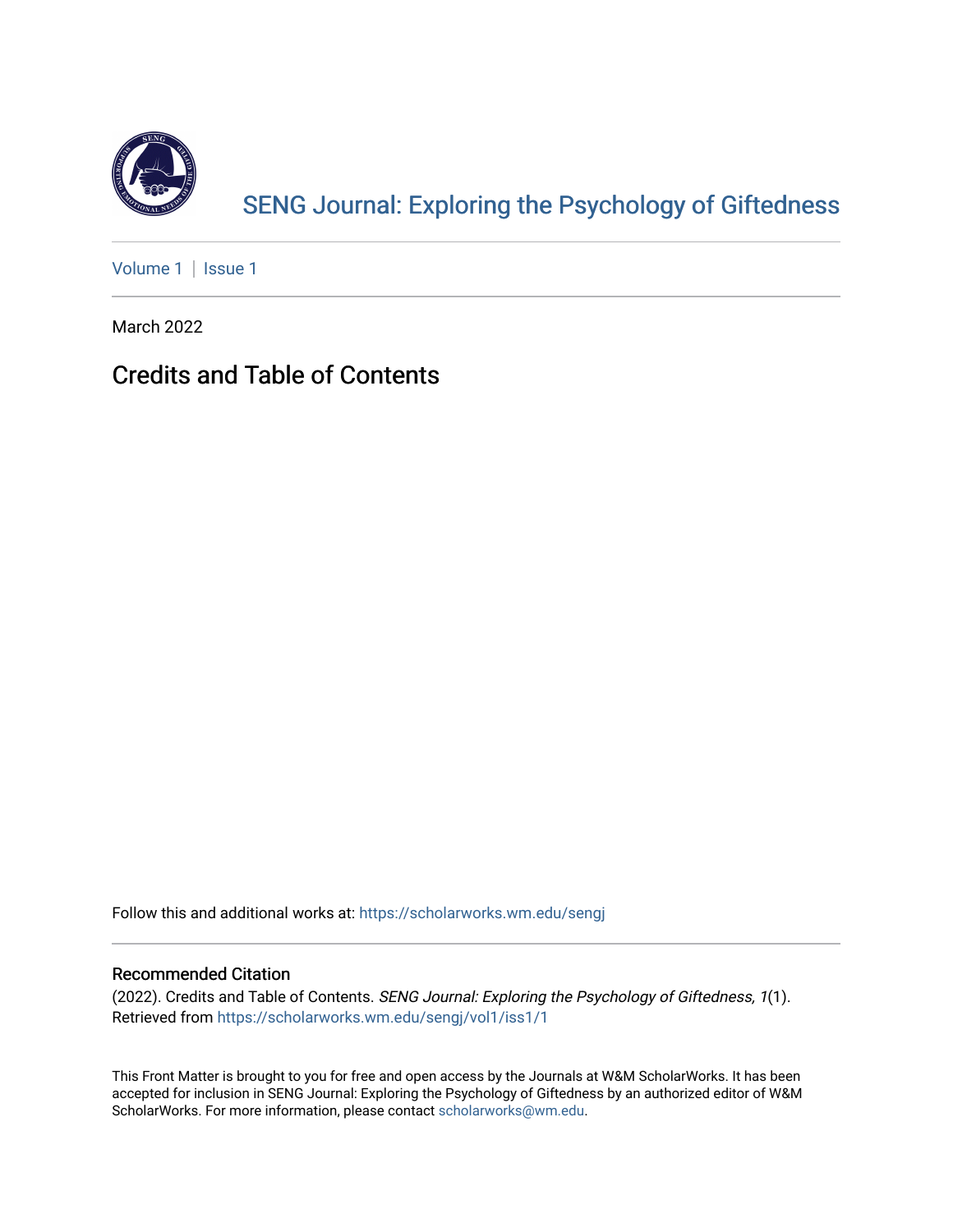# SENG

### **President**

Alonzo Kelly

**Vice President** Caroline Lubbe

**Treasurer** Carrie Pokrefke

**Secretary** Karen Arnstein

**Immediate Past President** Kristina Collins

### **Director of Programming**

Michael Postma

#### **Directors at Large**

Adam Laningham Vanessa Darko Mark Hess Sylvia Bagley Lin Lim-Goh Joslyn Johnson

### **International Liaison**

Gayle Brady

# SENG Journal Staff

#### **Editors**

Tracy L. Cross, *William & Mary* Jennifer Riedl Cross, *William & Mary*

> **Production Editor** Keenan P. Cross

#### **Editorial Assistants**

Anyesha Mishra, *William & Mary* Meveryn Chua, *William & Mary*

#### **Advisory Board**

Edward R. Amend, *The Amend Group* Chandra B. Floyd, *Kennesaw State University* Andrea D. Frazier, *Columbus State University* Nancy B. Hertzog, *University of Washington* Mihyeon Kim, *William & Mary* Christopher Lawrence, *Northern Kentucky University* Sakhavat Mammadov, *Valdosta State University* Kristie L. Speirs Neumeister, *Ball State University* Colm O'Reilly, *Dublin City University* Susannah M. Wood, *University of Iowa*

# William & Mary Libraries

**Dean**

Carrie L. Cooper

**Head of Digital Services**

Deborah A. Cornell

**Publishing and Open Access Librarian** Rosalyn Liljenquist

#### **About This Journal**

*SENG Journal: Exploring the Psychology of Giftedness* (*SENGJ*) publishes original research on the psychology of giftedness biannually, in March and September. Rigorous quantitative and qualitative methodologies used in studies of the cognitive, social, and emotional realms will enlighten readers about the inner world of a unique population and contribute to our understanding of the development of talent. The journal also publishes reviews of research, theoretical explorations and interviews with thought leaders and experts on the psychology of gifted individuals. Articles have applicability for families, educators, counselors, psychologists, and all those with an interest in giftedness.

#### **Submitting to SENGJ**

For more information on submitting to this journal, please visit *https://scholarworks.wm.edu/sengj*

#### **Copyright © 2022 Serving the Emotional Needs of the Gifted**